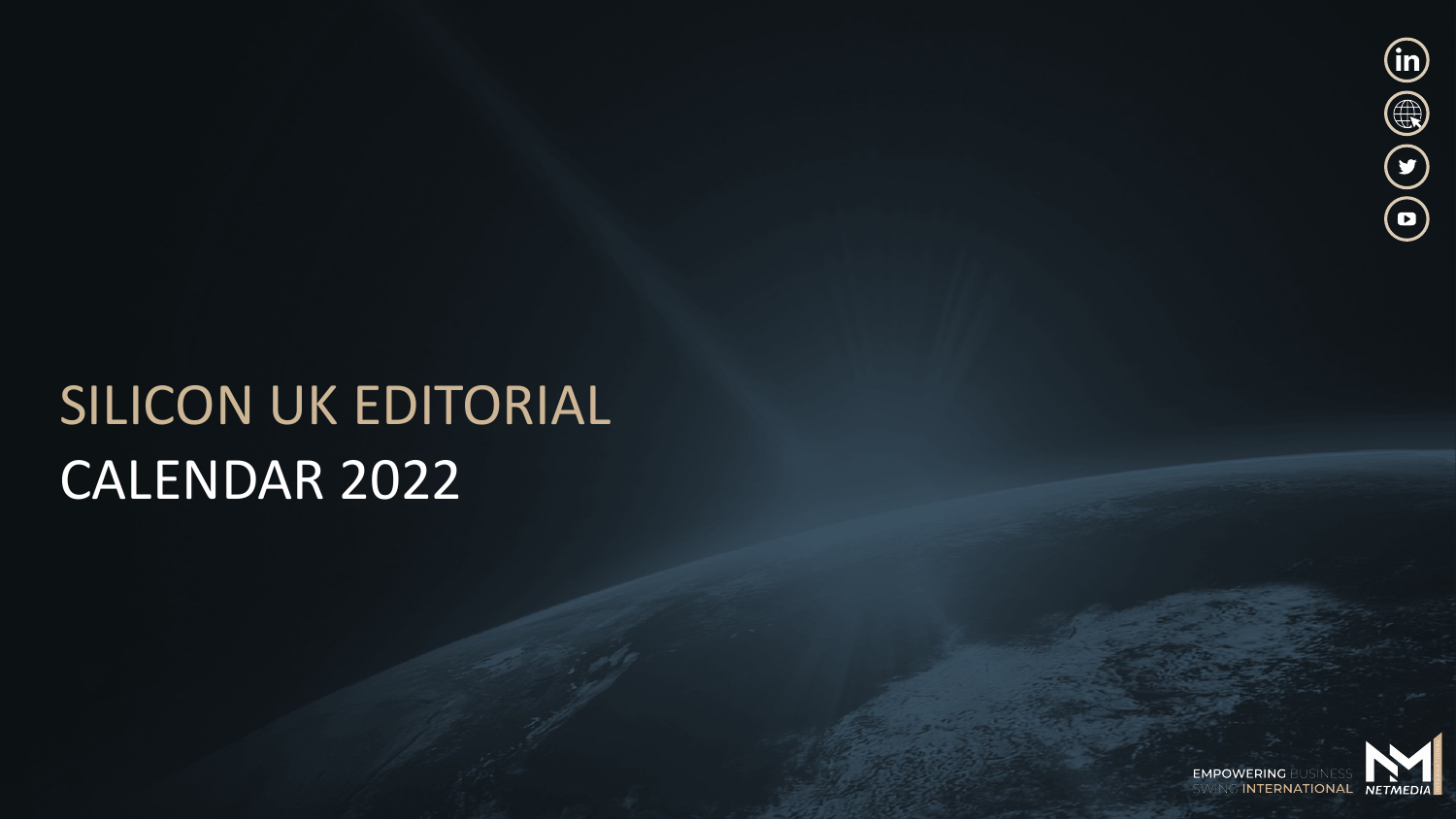THE CONSUMERISATION OF TECH

How has the consumerisation of tech impacted businesses as they re-draw their remote working tech stacks?

JANUARY **I** BRUARY I AND MARCH

MOBILE TECH **MOBILE TECH NOBILE TECH NOBILE TECH** 

To coincide with MWC, how has mobile tech evolved? How are enterprises using the latest mobile technologies?

Which technologies are helping business and their employees work for efficiently and protect their wellbeing?

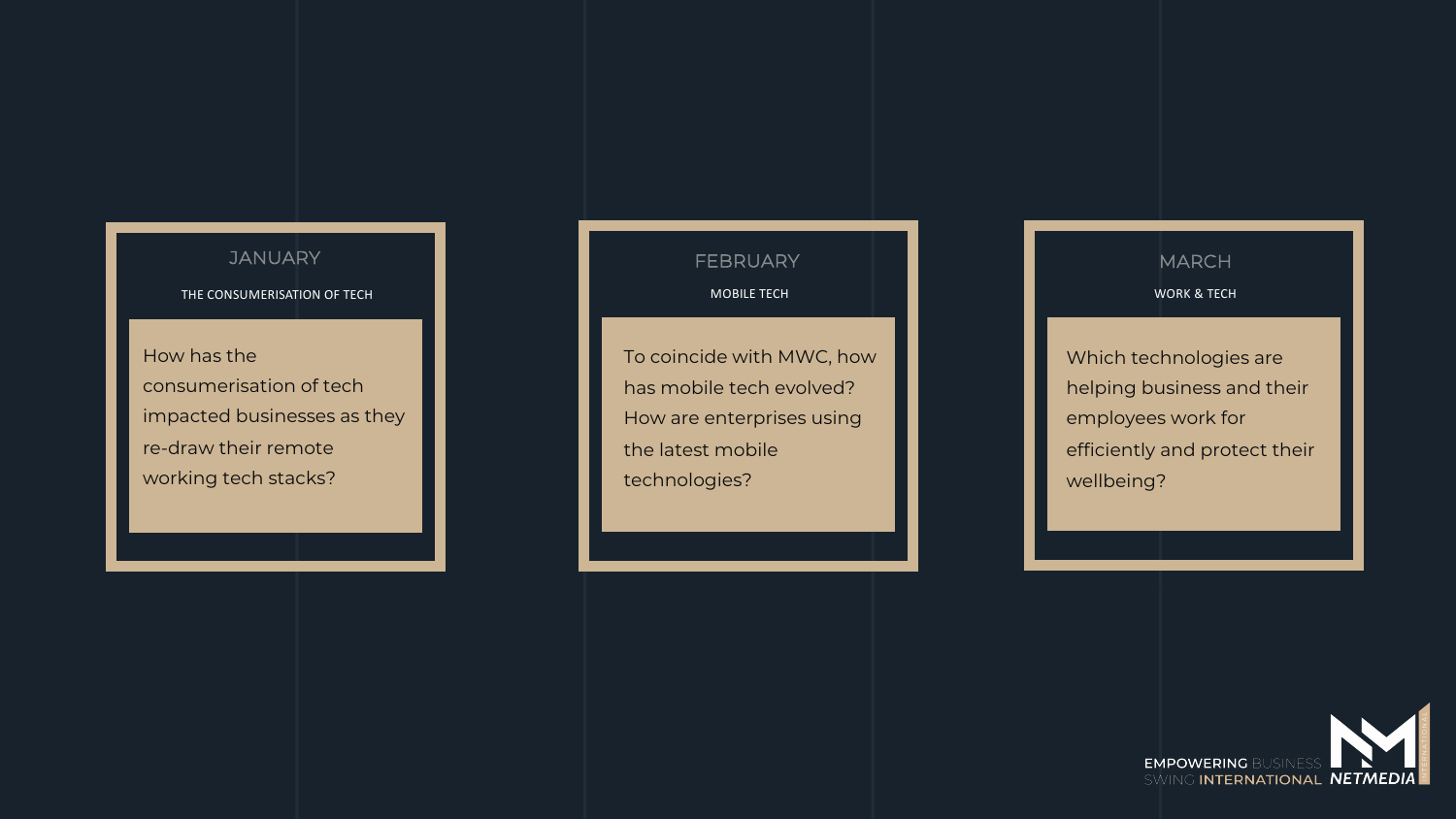## EVERYTHING IS SAAS

What are the latest trends and technologies in SaaS? How can enterprises best use the SaaS across their business processes?

How vital to business is an effective and transparent ESG policy? How can tech deliver greater enterprisewide sustainability?

### SUSTAINABILITY **CONNECTED BUSINESS** APRIL MAY JUNE

How can enterprises manage transitions to new technologies, business models, and organisational forms?

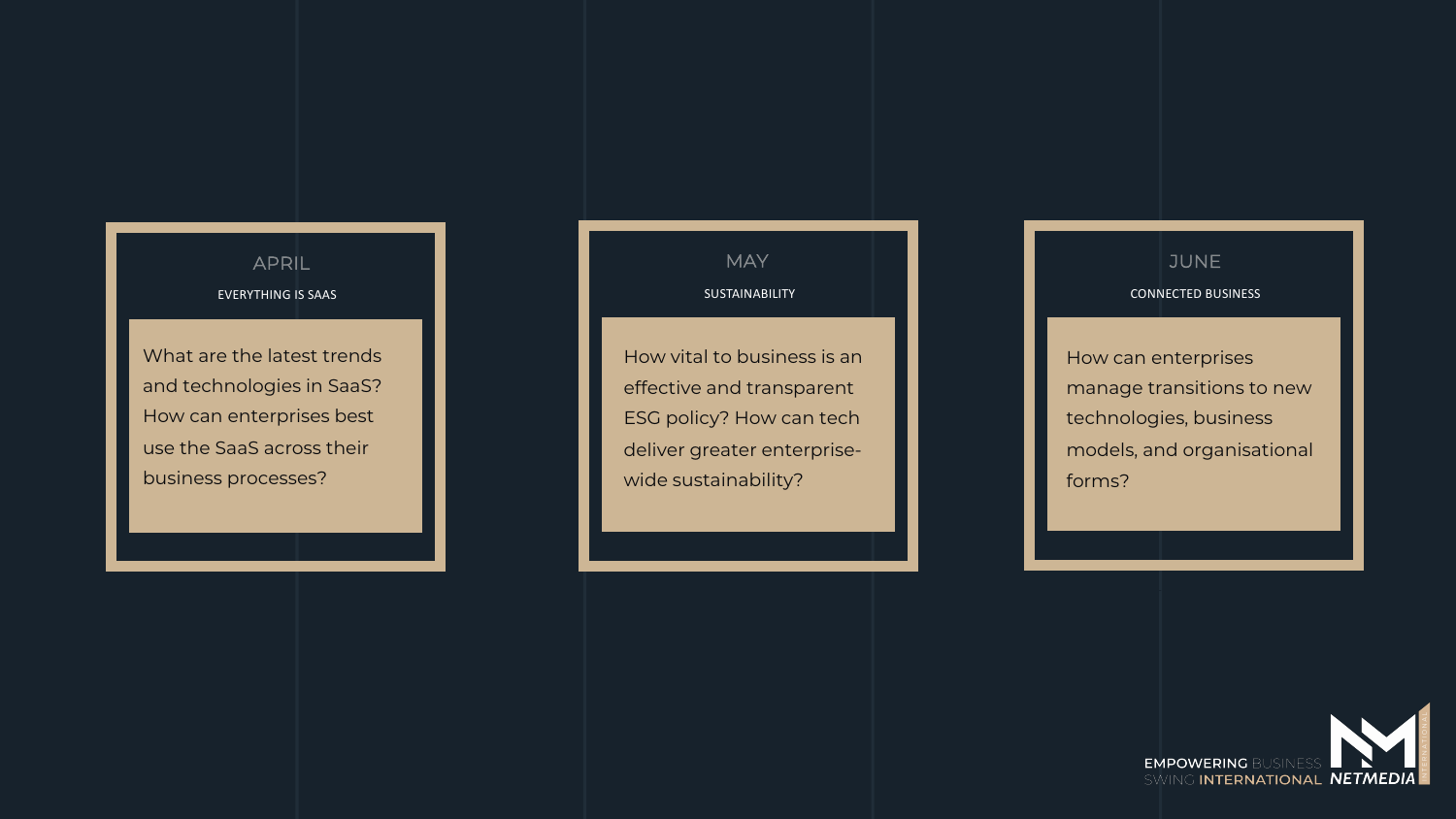#### RECRUITMENT IN TECH

What are the current challenges with recruitment across the tech sector? How are these challenges being overcome?

What does the current digital security threat landscape look like? How are businesses using tech to protect their enterprises?

### DIGITAL SECURITY WIRELESS WORLD JULY AUGUST SEPTEMBER

How are enterprises using wireless technologies to enhance processes and connect their workforces and customers?